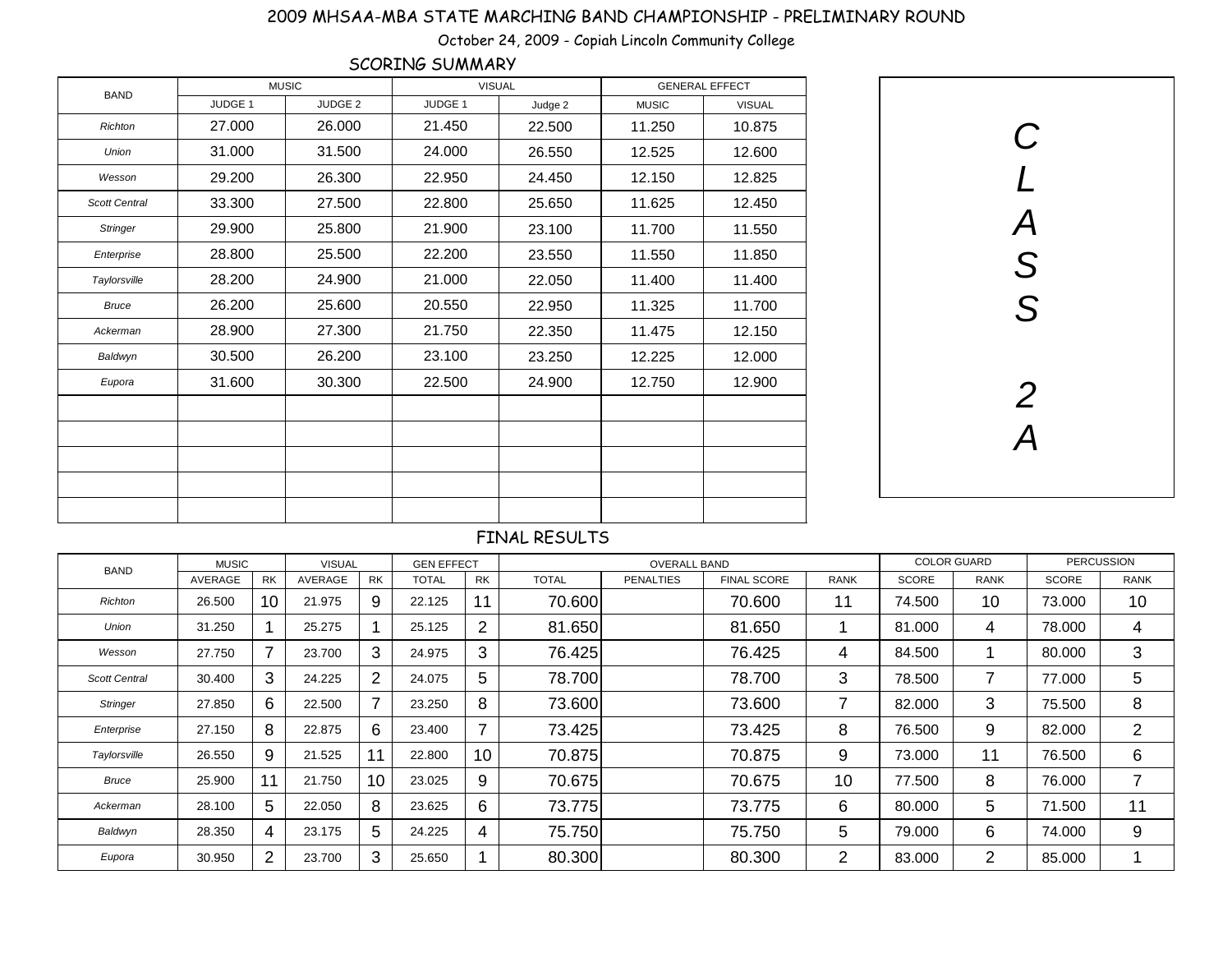|      | <b>MUSIC</b>         |        | <b>VISUAL</b>        |        | <b>GEN EFFECT</b>    |        | <b>OVERALL BAND</b>  |        | <b>COLOR GUARD</b>   |        | <b>PERCUSSION</b>    |        |
|------|----------------------|--------|----------------------|--------|----------------------|--------|----------------------|--------|----------------------|--------|----------------------|--------|
| RANK | Band                 | Score  | Band                 | Score  | Band                 | Score  | Band                 | Score  | Band                 | Score  | Band                 | Score  |
|      | Union                | 31.250 | Union                | 25.275 | Eupora               | 25.650 | Union                | 81.650 | Wesson               | 84.500 | Eupora               | 85.000 |
| 2    | Eupora               | 30.950 | <b>Scott Central</b> | 24.225 | Union                | 25.125 | Eupora               | 80.300 | Eupora               | 83.000 | Enterprise           | 82.000 |
| 3    | <b>Scott Central</b> | 30.400 | Wesson               | 23.700 | Wesson               | 24.975 | <b>Scott Central</b> | 78.700 | Stringer             | 82.000 | Wesson               | 80.000 |
| 4    | Baldwyn              | 28.350 | Eupora               | 23.700 | Baldwyn              | 24.225 | Wesson               | 76.425 | Union                | 81.000 | Union                | 78.000 |
| 5    | Ackerman             | 28.100 | Baldwyn              | 23.175 | <b>Scott Central</b> | 24.075 | Baldwyn              | 75.750 | Ackerman             | 80.000 | <b>Scott Central</b> | 77.000 |
| 6    | Stringer             | 27.850 | Enterprise           | 22.875 | Ackerman             | 23.625 | Ackerman             | 73.775 | Baldwyn              | 79.000 | Taylorsville         | 76.500 |
|      | Wesson               | 27.750 | Stringer             | 22.500 | Enterprise           | 23.400 | Stringer             | 73.600 | <b>Scott Central</b> | 78.500 | <b>Bruce</b>         | 76.000 |
| 8    | Enterprise           | 27.150 | Ackerman             | 22.050 | Stringer             | 23.250 | Enterprise           | 73.425 | <b>Bruce</b>         | 77.500 | Stringer             | 75.500 |
| 9    | Taylorsville         | 26.550 | <b>Richton</b>       | 21.975 | <b>Bruce</b>         | 23.025 | Taylorsville         | 70.875 | Enterprise           | 76.500 | Baldwyn              | 74.000 |
| 10   | <b>Richton</b>       | 26.500 | <b>Bruce</b>         | 21.750 | Taylorsville         | 22.800 | <b>Bruce</b>         | 70.675 | Richton              | 74.500 | Richton              | 73.000 |
| 11   | <b>Bruce</b>         | 25.900 | Taylorsville         | 21.525 | Richton              | 22.125 | Richton              | 70.600 | Taylorsville         | 73.000 | Ackerman             | 71.500 |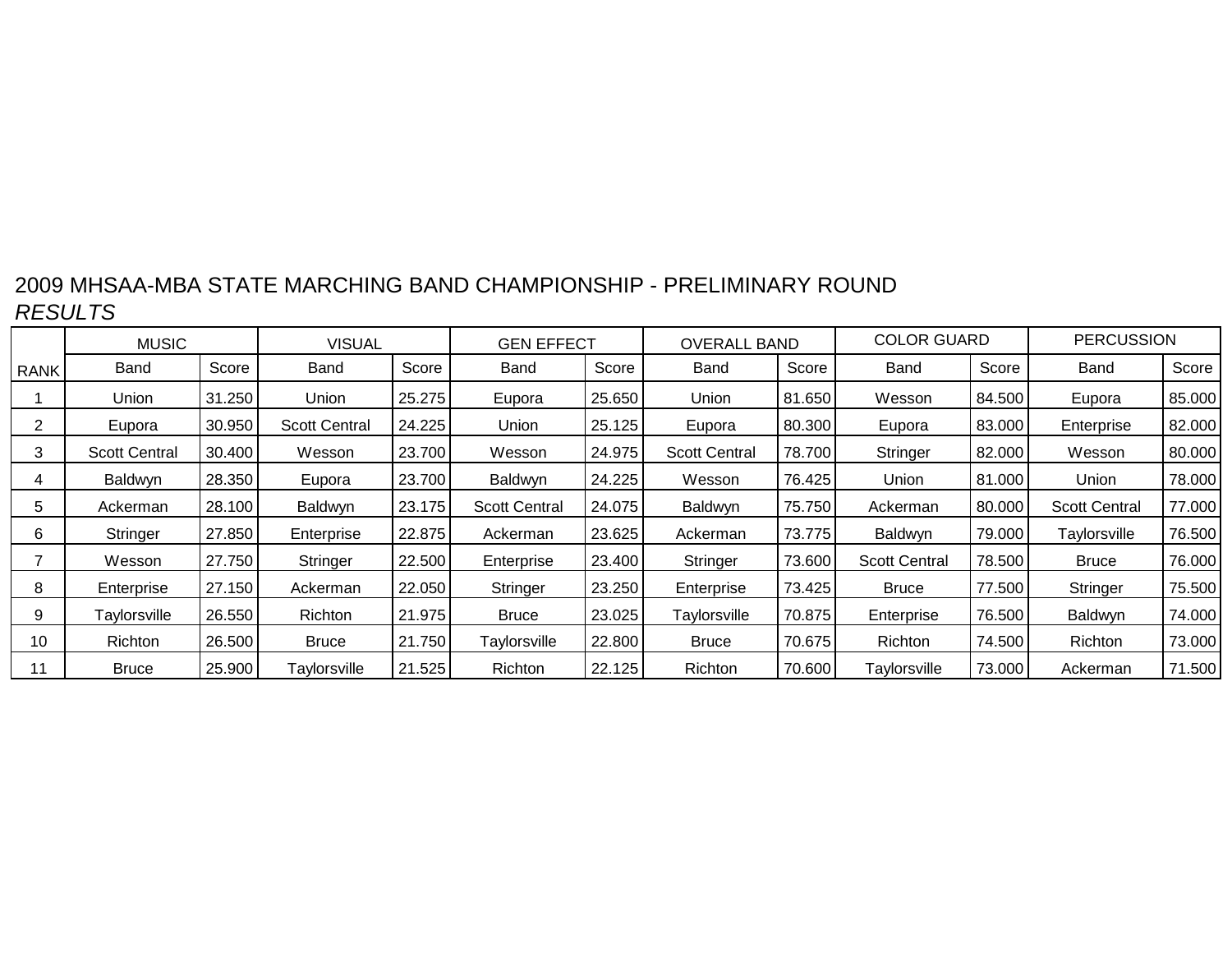October 24, 2009 - Copiah Lincoln Community College

### SCORING SUMMARY

| <b>BAND</b>            | <b>MUSIC</b>   |                | <b>VISUAL</b>  |         | <b>GENERAL EFFECT</b> |               |  |  |
|------------------------|----------------|----------------|----------------|---------|-----------------------|---------------|--|--|
|                        | <b>JUDGE 1</b> | <b>JUDGE 2</b> | <b>JUDGE 1</b> | Judge 2 | <b>MUSIC</b>          | <b>VISUAL</b> |  |  |
| <b>Nettleton</b>       | 31.900         | 27,500         | 22,350         | 24.000  | 12.375                | 12.375        |  |  |
| Morton                 | 29,500         | 25.500         | 24.300         | 23.550  | 11.400                | 11.625        |  |  |
| <b>Alcorn Central</b>  | 26,500         | 24.300         | 21.750         | 22.650  | 11.100                | 11.775        |  |  |
| <b>Choctaw Central</b> | 27,500         | 25.800         | 26.550         | 24.450  | 10.800                | 11.325        |  |  |
| Winona                 | 25,000         | 24.100         | 22.050         | 25.500  | 10.500                | 12.000        |  |  |
| Tylertown              | 28,800         | 24.700         | 21.300         | 21.750  | 10.950                | 10.800        |  |  |
| Booneville             | 35,600         | 36.200         | 28.050         | 28.050  | 13.725                | 13.500        |  |  |
| Sumrall                | 32,300         | 33.200         | 22,500         | 26.250  | 12.300                | 12.675        |  |  |
| <b>West Marion</b>     | 30,000         | 26.100         | 21.600         | 24.750  | 11.550                | 12.150        |  |  |
| <b>Ripley</b>          | 36.500         | 33.700         | 22.800         | 27.000  | 13.575                | 12.900        |  |  |

| CLASS         |
|---------------|
|               |
|               |
|               |
|               |
| $\frac{3}{A}$ |
|               |

| <b>BAND</b>           | <b>MUSIC</b> |                | <b>VISUAL</b> |           | <b>GEN EFFECT</b> |                |              | <b>OVERALL BAND</b> |                    |             | <b>COLOR GUARD</b> |             |              | <b>PERCUSSION</b>        |
|-----------------------|--------------|----------------|---------------|-----------|-------------------|----------------|--------------|---------------------|--------------------|-------------|--------------------|-------------|--------------|--------------------------|
|                       | AVERAGE      | <b>RK</b>      | AVERAGE       | <b>RK</b> | <b>TOTAL</b>      | <b>RK</b>      | <b>TOTAL</b> | <b>PENALTIES</b>    | <b>FINAL SCORE</b> | <b>RANK</b> | <b>SCORE</b>       | <b>RANK</b> | <b>SCORE</b> | <b>RANK</b>              |
| Nettleton             | 29.700       | 4              | 23.175        |           | 24.750            | 4              | 77.625       |                     | 77.625             | 4           | 79.000             | 6           | 74.000       | 8                        |
| Morton                | 27.500       | 6              | 23.925        | 5         | 23.025            | 6              | 74.450       |                     | 74.450             | 6           | 75.000             | 8           | 71.500       | 9                        |
| <b>Alcorn Central</b> | 25.400       | 9              | 22.200        | 9         | 22.875            | $\overline{7}$ | 70.475       |                     | 70.475             | 9           | 73.000             | 9           | 77.000       | 6                        |
| Choctaw Central       | 26.650       | 8              | 25.500        | 2         | 22.125            | 9              | 74.275       |                     | 74.275             | 7           | 86.500             |             | 84.500       | $\overline{4}$           |
| Winona                | 24.550       | 10             | 23.775        | 6         | 22.500            | 8              | 70.825       |                     | 70.825             | 8           | 82.500             | 4           | 76.000       | $\overline{\phantom{a}}$ |
| Tylertown             | 26.750       |                | 21.525        | 10        | 21.750            | 10             | 70.025       |                     | 70.025             | 10          | 71.000             | 10          | 70.500       | 10                       |
| Booneville            | 35.900       |                | 28.050        |           | 27.225            |                | 91.175       |                     | 91.175             |             | 85.000             | 2           | 87.500       | 2                        |
| Sumrall               | 32.750       | 3 <sup>1</sup> | 24.375        | 4         | 24.975            | 3              | 82.100       |                     | 82.100             | 3           | 81.000             | 5           | 86.000       | 3                        |
| <b>West Marion</b>    | 28.050       | 5              | 23.175        |           | 23.700            | $5\phantom{1}$ | 74.925       |                     | 74.925             | 5           | 76.000             |             | 77.500       | 5                        |
| <b>Ripley</b>         | 35.100       | 2              | 24.900        | 3         | 26.475            | 2              | 86.475       |                     | 86.475             | 2           | 84.500             | 3           | 88.500       |                          |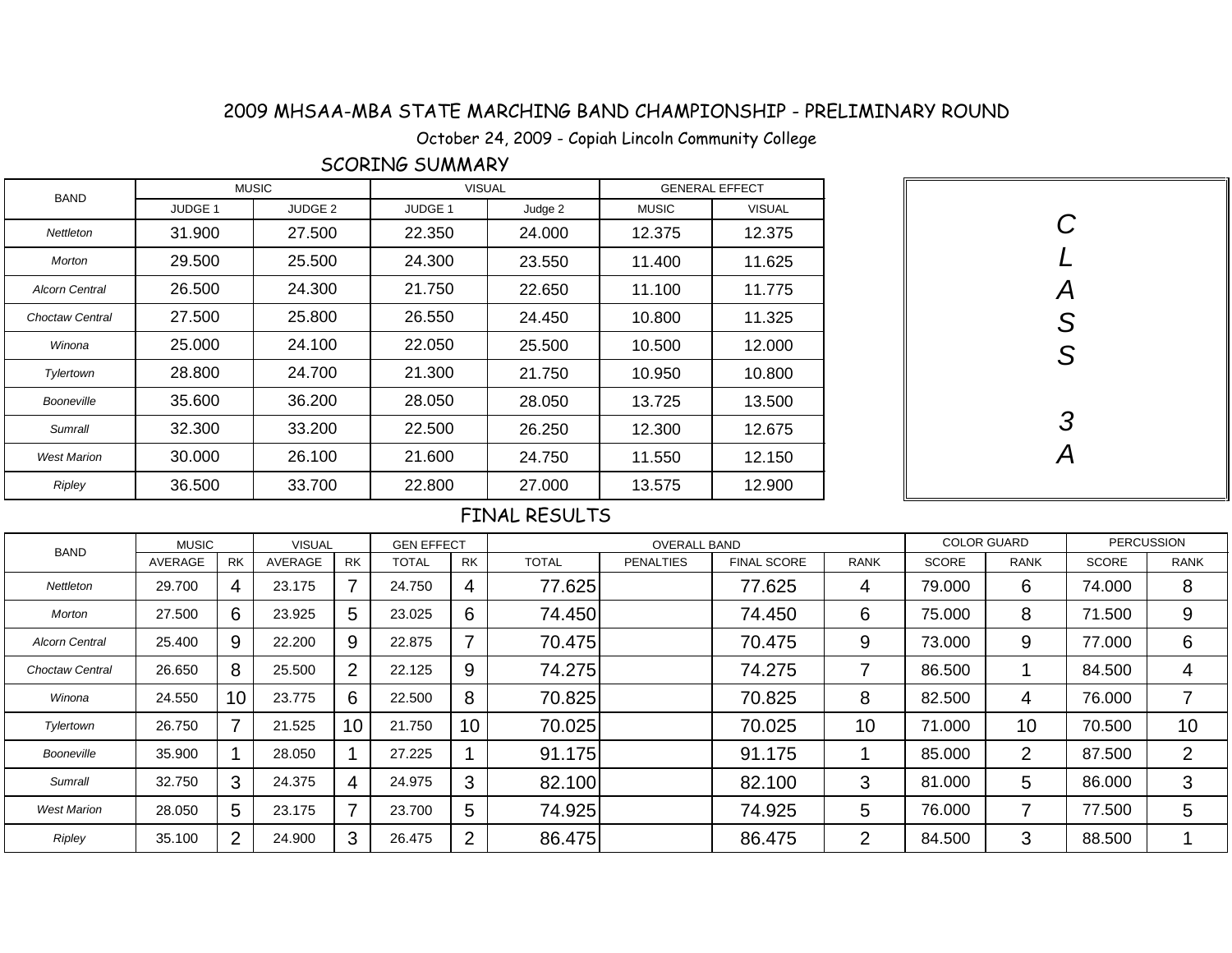|             | <b>MUSIC</b>           |        | <b>VISUAL</b>          |        | <b>GEN EFFECT</b>      |        | <b>OVERALL BAND</b>    |        | <b>COLOR GUARD</b>    |        | <b>PERCUSSION</b>      |        |
|-------------|------------------------|--------|------------------------|--------|------------------------|--------|------------------------|--------|-----------------------|--------|------------------------|--------|
| <b>RANK</b> | Band                   | Score  | Band                   | Score  | Band                   | Score  | Band                   | Score  | Band                  | Score  | Band                   | Score  |
|             | <b>Booneville</b>      | 35.900 | <b>Booneville</b>      | 28.050 | <b>Booneville</b>      | 27.225 | <b>Booneville</b>      | 91.175 | Choctaw Central       | 86.500 | Ripley                 | 88.500 |
| 2           | Ripley                 | 35.100 | <b>Choctaw Central</b> | 25.500 | Ripley                 | 26.475 | Ripley                 | 86.475 | Booneville            | 85.000 | <b>Booneville</b>      | 87.500 |
| 3           | Sumrall                | 32.750 | <b>Ripley</b>          | 24.900 | Sumrall                | 24.975 | Sumrall                | 82.100 | Ripley                | 84.500 | Sumrall                | 86.000 |
| 4           | <b>Nettleton</b>       | 29.700 | Sumrall                | 24.375 | <b>Nettleton</b>       | 24.750 | Nettleton              | 77.625 | Winona                | 82.500 | <b>Choctaw Central</b> | 84.500 |
| 5           | <b>West Marion</b>     | 28.050 | Morton                 | 23.925 | <b>West Marion</b>     | 23.700 | <b>West Marion</b>     | 74.925 | Sumrall               | 81.000 | <b>West Marion</b>     | 77.500 |
| 6           | Morton                 | 27.500 | Winona                 | 23.775 | Morton                 | 23.025 | Morton                 | 74.450 | <b>Nettleton</b>      | 79.000 | <b>Alcorn Central</b>  | 77.000 |
|             | Tylertown              | 26.750 | Nettleton              | 23.175 | <b>Alcorn Central</b>  | 22.875 | <b>Choctaw Central</b> | 74.275 | <b>West Marion</b>    | 76.000 | Winona                 | 76.000 |
| 8           | <b>Choctaw Central</b> | 26.650 | <b>West Marion</b>     | 23.175 | Winona                 | 22.500 | Winona                 | 70.825 | Morton                | 75.000 | <b>Nettleton</b>       | 74.000 |
| 9           | <b>Alcorn Central</b>  | 25.400 | <b>Alcorn Central</b>  | 22.200 | <b>Choctaw Central</b> | 22.125 | <b>Alcorn Central</b>  | 70.475 | <b>Alcorn Central</b> | 73.000 | Morton                 | 71.500 |
| 10          | Winona                 | 24.550 | Tvlertown              | 21.525 | Tylertown              | 21.750 | Tvlertown              | 70.025 | Tylertown             | 71.000 | Tylertown              | 70.500 |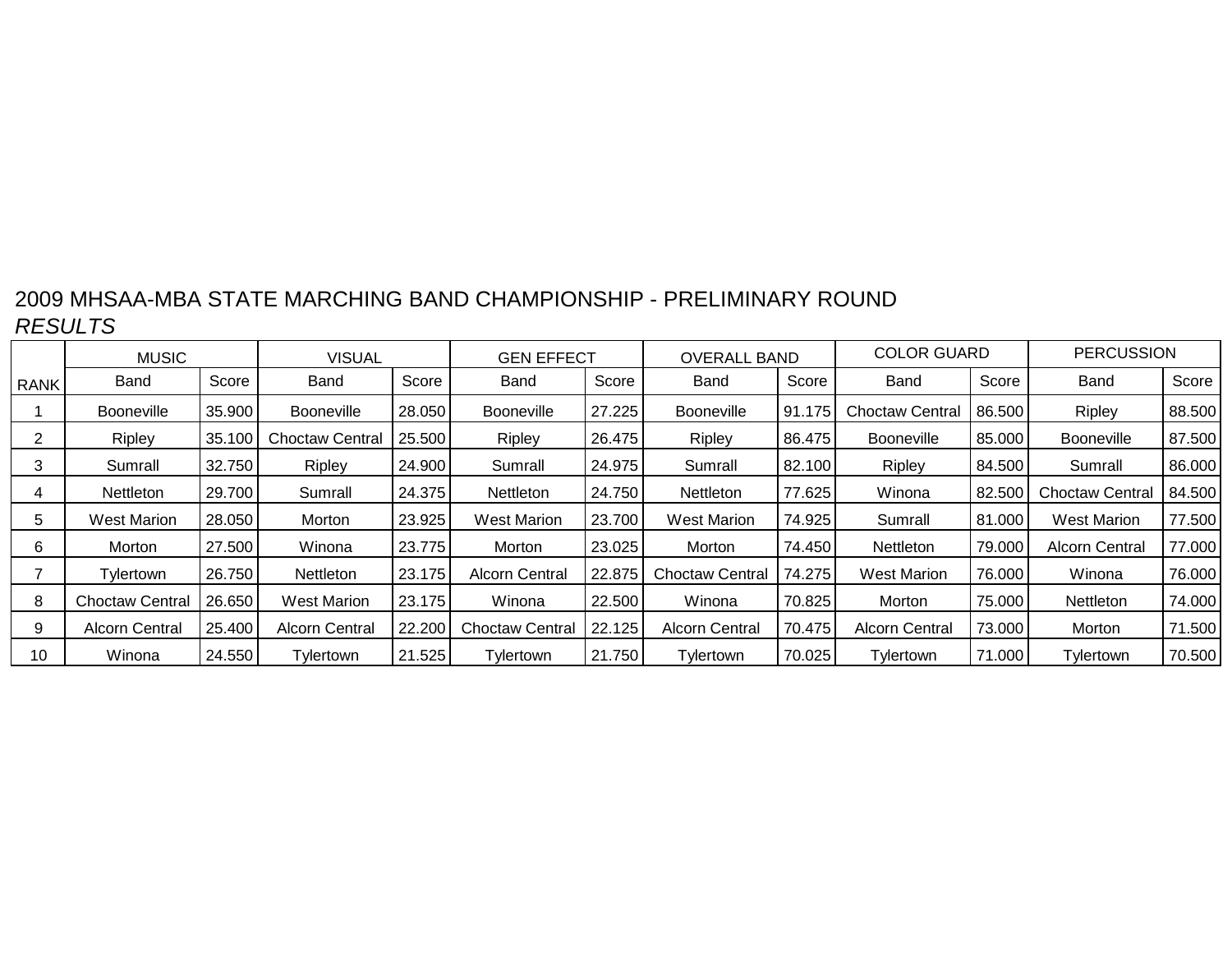| <b>BAND</b>           |               | <b>MUSIC</b>   |                | <b>VISUAL</b> |              | <b>GENERAL EFFECT</b> |
|-----------------------|---------------|----------------|----------------|---------------|--------------|-----------------------|
|                       | <b>JUDGE1</b> | <b>JUDGE 2</b> | <b>JUDGE 1</b> | Judge 2       | <b>MUSIC</b> | <b>VISUAL</b>         |
| <b>Cleveland</b>      | 32.500        | 29.900         | 21.600         | 23.700        | 11.250       | 11.700                |
| Lewisburg             | 37.000        | 35.800         | 25.350         | 25.050        | 12.750       | 12.675                |
| <b>New Albany</b>     | 33.800        | 30.300         | 21.000         | 23.850        | 11.100       | 12.225                |
| <b>Center Hill</b>    | 34.600        | 33.700         | 22.800         | 25.350        | 12.150       | 12.450                |
| <b>North Pontotoc</b> | 28.300        | 28.500         | 20.400         | 22.500        | 11.175       | 11.325                |
| <b>Purvis</b>         | 31.400        | 29.500         | 22.050         | 22.950        | 11.400       | 12.150                |
| <b>Itawamba</b>       | 32.000        | 28.900         | 21.300         | 22.650        | 11.025       | 11.625                |
| <b>South Jones</b>    | 35.100        | 29.700         | 22.350         | 25.200        | 11.213       | 12.300                |
| Louisville            | 28.500        | 29.600         | 20.700         | 24.150        | 11.138       | 11.775                |
| <b>Pontotoc</b>       | 35.500        | 30.100         | 21.900         | 24.300        | 11.325       | 11.850                |
| Columbia              | 34.300        | 35.600         | 26.700         | 26.700        | 12.450       | 12.525                |
| <b>Kosciusko</b>      | 34.000        | 32.900         | 20.850         | 24.450        | 12.000       | 11.100                |
| <b>Magee</b>          | 28.700        | 27.900         | 20.100         | 23.250        | 10.875       | 11.175                |
| Quitman               | 30.800        | 29.300         | 20.250         | 24.750        | 11.063       | 11.925                |
|                       |               |                |                |               |              |                       |
|                       |               |                |                |               |              |                       |

| <b>BAND</b>           | <b>MUSIC</b>   |                         | <b>VISUAL</b>  |                | <b>GEN EFFECT</b> |                         |              | <b>OVERALL BAND</b> |                    |                  | <b>COLOR GUARD</b> |                  |              | <b>PERCUSSION</b>    |
|-----------------------|----------------|-------------------------|----------------|----------------|-------------------|-------------------------|--------------|---------------------|--------------------|------------------|--------------------|------------------|--------------|----------------------|
|                       | <b>AVERAGE</b> | <b>RK</b>               | <b>AVERAGE</b> | <b>RK</b>      | <b>TOTAL</b>      | <b>RK</b>               | <b>TOTAL</b> | <b>PENALTIES</b>    | <b>FINAL SCORE</b> | <b>RANK</b>      | <b>SCORE</b>       | <b>RANK</b>      | <b>SCORE</b> | <b>RANK</b>          |
| <b>Cleveland</b>      | 31.200         | 8                       | 22.650         | 6              | 22.950            | 10 <sup>°</sup>         | 76.800       |                     | 76.800             | 8                | 80.000             | 12               | 76.000       | 11                   |
| Lewisburg             | 36.400         |                         | 25.200         | $\mathbf{2}$   | 25.425            |                         | 87.025       |                     | 87.025             | 1                | 93.000             | $\mathbf 1$      | 89.500       | $\blacktriangleleft$ |
| <b>New Albany</b>     | 32.050         | 7                       | 22.425         | 10             | 23.325            | $6\phantom{1}6$         | 77.800       |                     | 77.800             | $\overline{7}$   | 75.000             | 14               | 74.000       | 13                   |
| <b>Center Hill</b>    | 34.150         | $\mathbf{3}$            | 24.075         | 3 <sup>2</sup> | 24.600            | $\mathbf{3}$            | 82.825       |                     | 82.825             | 3 <sup>5</sup>   | 89.500             | 2 <sup>1</sup>   | 82.500       | $6 \overline{6}$     |
| <b>North Pontotoc</b> | 28.400         | 13                      | 21.450         | 14             | 22.500            | 13                      | 72.350       |                     | 72.350             | 13               | 82.500             | <b>10</b>        | 87.500       | 3 <sup>5</sup>       |
| <b>Purvis</b>         | 30.450         | 9                       | 22.500         | 8              | 23.550            | $\boldsymbol{4}$        | 76.500       |                     | 76.500             | 9                | 85.000             | $6 \overline{6}$ | 83.000       | 5 <sup>5</sup>       |
| Itawamba              | 30.450         | 9                       | 21.975         | 12             | 22.650            | 12                      | 75.075       |                     | 75.075             | 11               | 77.000             | 13               | 80.000       | $\overline{7}$       |
| <b>South Jones</b>    | 32.400         | $6 \overline{6}$        | 23.775         | 4              | 23.513            | $\sqrt{5}$              | 79.688       |                     | 79.688             | 4                | 83.500             | 9                | 88.500       | 2 <sup>1</sup>       |
| Louisville            | 29.050         | 12                      | 22.425         | 10             | 22.913            | 11                      | 74.388       |                     | 74.388             | 12               | 87.500             | 3                | 78.000       | 9                    |
| <b>Pontotoc</b>       | 32.800         | 5 <sup>5</sup>          | 23.100         | $5\phantom{1}$ | 23.175            | $\overline{\mathbf{7}}$ | 79.075       |                     | 79.075             | $6 \overline{6}$ | 84.000             | 8                | 79.500       | 8                    |
| Columbia              | 34.950         | $\overline{2}$          | 26.700         |                | 24.975            | $\overline{2}$          | 86.625       |                     | 86.625             | 2 <sup>1</sup>   | 86.500             | 4                | 76.500       | 10                   |
| Kosciusko             | 33.450         | $\overline{\mathbf{4}}$ | 22.650         | 6              | 23.100            | 8                       | 79.200       |                     | 79.200             | $5\overline{)}$  | 84.500             | $\overline{7}$   | 86.750       | 4                    |
| <b>Magee</b>          | 28.300         | 14                      | 21.675         | 13             | 22.050            | 14                      | 72.025       |                     | 72.025             | 14               | 80.500             | 11               | 72.500       | 14                   |
| $\Omega$ uitman       | 20000          | 44                      | 22 E00         | $\bullet$      | 22.000            | $\Omega$                | $75520$      |                     | $75520$            | 10               | $OC$ $00$          | $\mathbf{r}$     | 7500         | 12                   |

### **SCORING SUMMARY**

## **October 24, 2009 - Pearl, MS**

| $\boldsymbol{C}$<br>$\overline{L}$<br>$\boldsymbol{\mathsf{A}}$<br>S<br>S |  |
|---------------------------------------------------------------------------|--|
| 4<br>$\boldsymbol{A}$                                                     |  |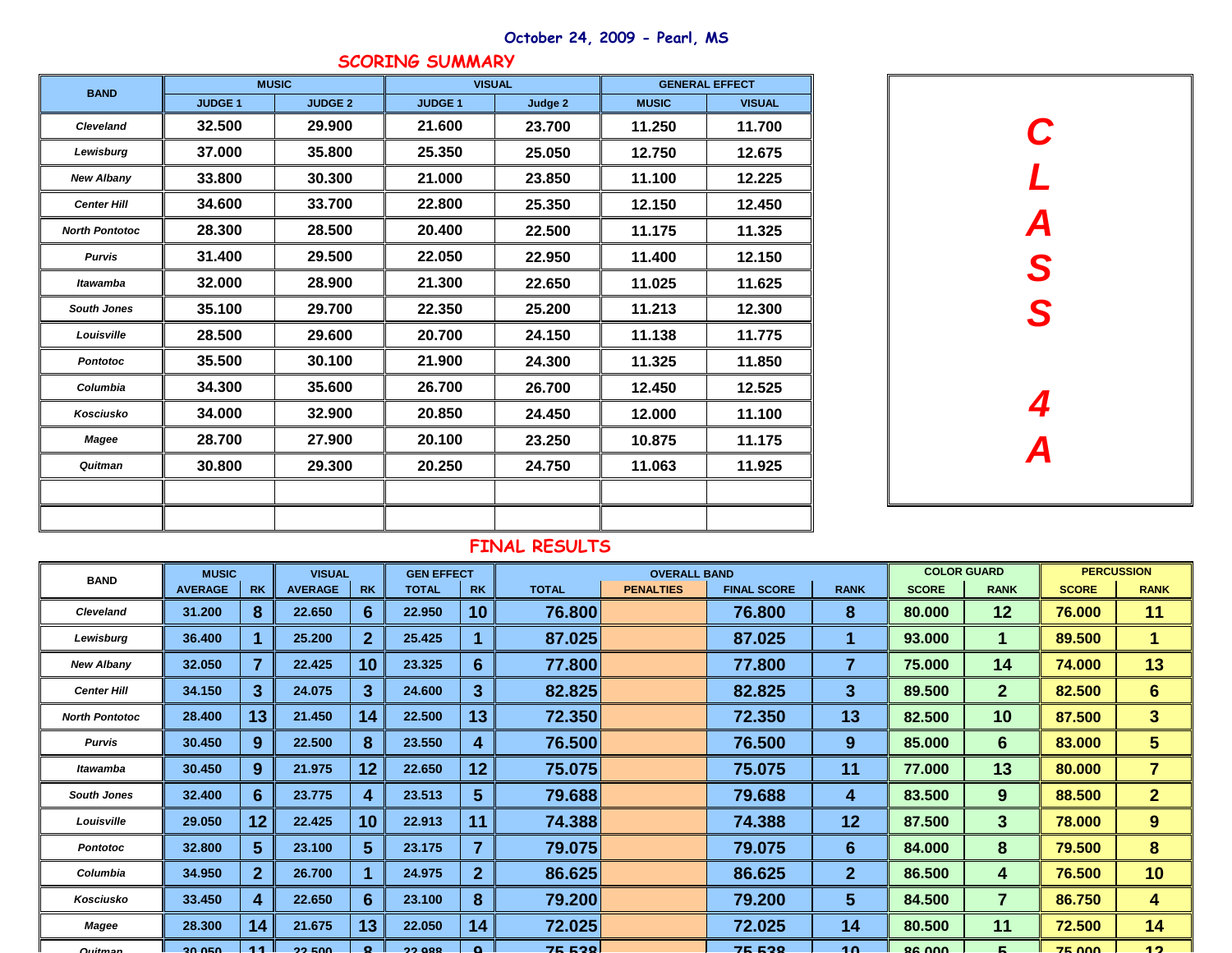#### *RESULTS*

|                | <b>MUSIC</b>   |              | <b>VISUAL</b>  |                 | <b>GEN EFFECT</b> |              | <b>OVERALL BAND</b> |              | <b>COLOR GUARD</b> |              | <b>PERCUSSION</b> |        |
|----------------|----------------|--------------|----------------|-----------------|-------------------|--------------|---------------------|--------------|--------------------|--------------|-------------------|--------|
| <b>RANK</b>    | <b>Band</b>    | <b>Score</b> | <b>Band</b>    | <b>Score</b>    | <b>Band</b>       | <b>Score</b> | <b>Band</b>         | <b>Score</b> | <b>Band</b>        | <b>Score</b> | <b>Band</b>       | Score  |
|                | Lewisburg      | 36.400       | Columbia       | 26.700          | Lewisburg         | 25.425       | Lewisburg           | 87.025       | Lewisburg          | 93.000       | Lewisburg         | 89.500 |
| $\mathbf{2}$   | Columbia       | 34.950       | Lewisburg      | 25.200          | Columbia          | 24.975       | Columbia            | 86.625       | Center Hill        | 89.500       | South Jones       | 88.500 |
| 3              | Center Hill    | 34.150       | Center Hill    | 24.075          | Center Hill       | 24.600       | Center Hill         | 82.825       | Louisville         | 87.500       | North Pontotoc    | 87.500 |
| 4              | Kosciusko      | 33.450       | South Jones    | 23.775          | Purvis            | 23.550       | South Jones         | 79.688       | Columbia           | 86.500       | Kosciusko         | 86.750 |
| 5.             | Pontotoc       | 32.800       | Pontotoc       | 23.100          | South Jones       | 23.513       | Kosciusko           | 79.200       | Quitman            | 86.000       | Purvis            | 83.000 |
| 6              | South Jones    | 32.400       | Cleveland      | 22.650          | New Albany        | 23.325       | Pontotoc            | 79.075       | Purvis             | 85.000II     | Center Hill       | 82.500 |
| $\overline{7}$ | New Albany     | 32.050       | #N/A           | #N/A            | Pontotoc          | 23.175       | New Albany          | 77.800       | Kosciusko          | 84.500       | Itawamba          | 80.000 |
| 8              | Cleveland      | 31.200       | Purvis         | 22.500          | Kosciusko         | 23.100       | Cleveland           | 76.800       | Pontotoc           | 84.000       | Pontotoc          | 79.500 |
| 9              | Purvis         | 30.450       | #N/A           | #N/A            | Quitman           | 22.988       | Purvis              | 76.500       | South Jones        | 83.500       | Louisville        | 78.000 |
| 10             | #N/A           | #N/A         | New Albany     | 22.425          | Cleveland         | 22.950       | Quitman             | 75.538       | North Pontotoc     | 82.500       | Columbia          | 76.500 |
| 11             | Quitman        | 30.050       | #N/A           | #N/A            | Louisville        | 22.913       | Itawamba            | 75.075       | Magee              | 80.500       | Cleveland         | 76.000 |
| 12             | Louisville     | 29.050       | Itawamba       | 21.975          | Itawamba          | 22.650       | Louisville          | 74.388       | Cleveland          | 80.000       | Quitman           | 75.000 |
| 13             | North Pontotoc | 28.400       | Magee          | 21.675          | North Pontotoc    | 22.500       | North Pontotoc      | 72.350       | Itawamba           | 77.000       | New Albany        | 74.000 |
| 14             | Magee          | 28.300       | North Pontotoc | 21.450 <b> </b> | Magee             | 22.050       | Magee               | 72.025       | New Albany         | 75.000       | Magee             | 72.500 |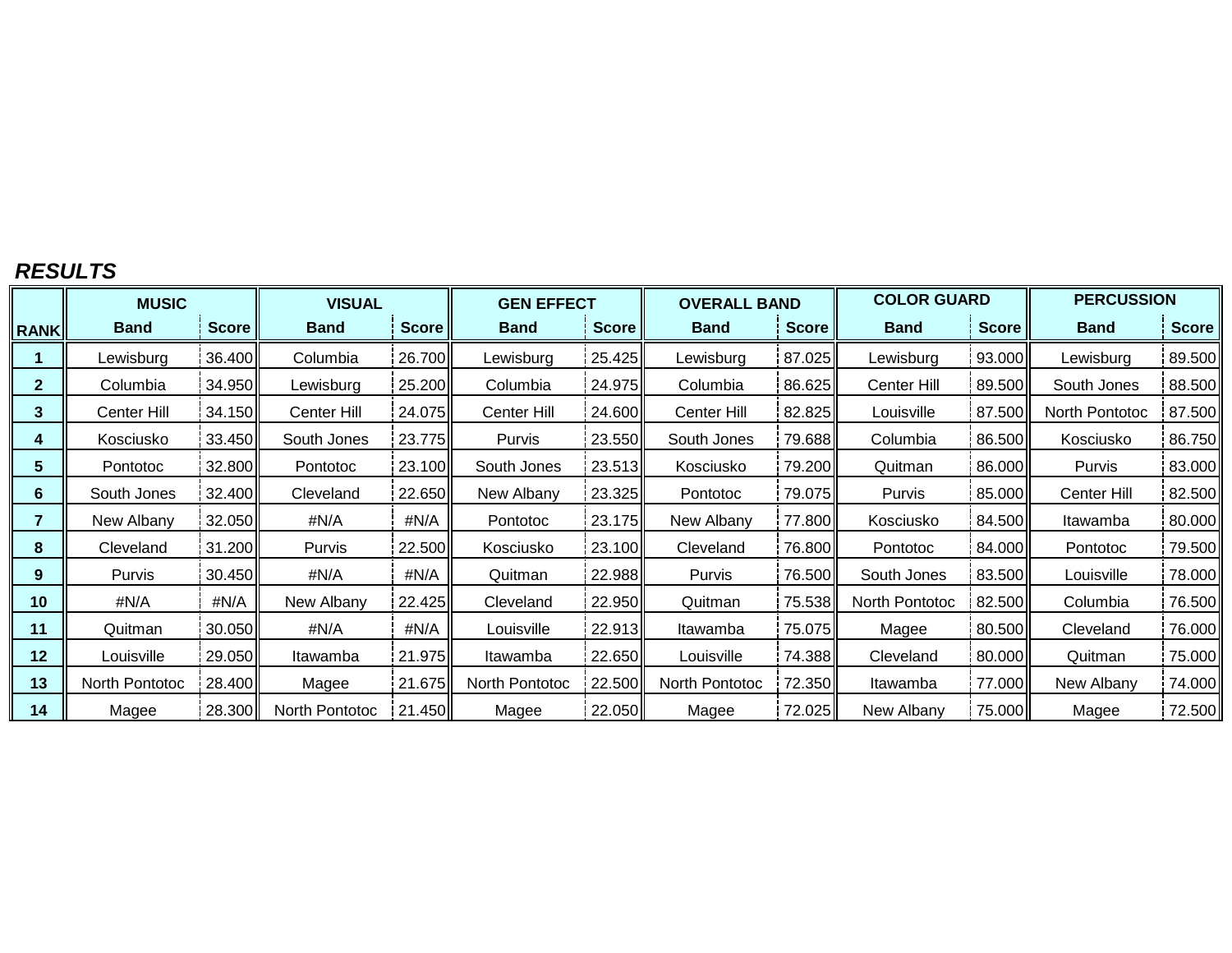#### **October 24, 2009 - Pearl, MS**

*C*

*L*

*A*

*S*

*S*

*5*

*A*

#### **SCORING SUMMARY**

| <b>BAND</b>          | <b>MUSIC</b>   |                | <b>VISUAL</b> |         | <b>GENERAL EFFECT</b> |               |  |  |
|----------------------|----------------|----------------|---------------|---------|-----------------------|---------------|--|--|
|                      | <b>JUDGE 1</b> | <b>JUDGE 2</b> | <b>JUDGE1</b> | Judge 2 | <b>MUSIC</b>          | <b>VISUAL</b> |  |  |
| <b>Wayne County</b>  | 29,000         | 29.100         | 21.300        | 24.300  | 11.250                | 11.550        |  |  |
| <b>West Harrison</b> | 29,600         | 30.000         | 23.700        | 23.700  | 11.550                | 11.850        |  |  |
| <b>Long Beach</b>    | 36,000         | 34.900         | 23.250        | 26.700  | 12.150                | 13.200        |  |  |
| <b>Ridgeland</b>     | 37.400         | 34.500         | 22.500        | 26.400  | 12.600                | 12.450        |  |  |
| <b>Vancleave</b>     | 28.800         | 27.700         | 20.250        | 22.500  | 11.400                | 11.100        |  |  |
| <b>Saltillo</b>      | 30,600         | 31.200         | 20,850        | 22.950  | 11.775                | 12.075        |  |  |
| <b>Stone</b>         | 36.700         | 33.900         | 24.750        | 27.150  | 12.900                | 13.275        |  |  |
| Pearl                | 37,900         | 36.000         | 27,000        | 27,900  | 13.200                | 13.725        |  |  |
| <b>New Hope</b>      | 29.800         | 28.800         | 22.950        | 23.400  | 11.925                | 11.325        |  |  |
|                      |                |                |               |         |                       |               |  |  |

| <b>BAND</b>          |                | <b>MUSIC</b>     |                | <b>VISUAL</b> |              | <b>GEN EFFECT</b>       | <b>OVERALL BAND</b> |                  |                    |                         | <b>COLOR GUARD</b> |                         | <b>PERCUSSION</b> |                 |
|----------------------|----------------|------------------|----------------|---------------|--------------|-------------------------|---------------------|------------------|--------------------|-------------------------|--------------------|-------------------------|-------------------|-----------------|
|                      | <b>AVERAGE</b> | <b>RK</b>        | <b>AVERAGE</b> | <b>RK</b>     | <b>TOTAL</b> | <b>RK</b>               | <b>TOTAL</b>        | <b>PENALTIES</b> | <b>FINAL SCORE</b> | <b>RANK</b>             | <b>SCORE</b>       | <b>RANK</b>             | <b>SCORE</b>      | <b>RANK</b>     |
| <b>Wayne County</b>  | 29.050         | 8                | 22.800         |               | 22.800       | 8                       | 74.650              |                  | 74.650             | 8                       | 82.500             | $\overline{\mathbf{5}}$ | 86.500            | 4               |
| <b>West Harrison</b> | 29.800         | $6 \overline{6}$ | 23.700         | 5             | 23.400       | 6                       | 76.900              |                  | 76.900             | $\overline{\mathbf{5}}$ | 78.500             | 6                       | 76.000            | $6\phantom{1}6$ |
| <b>Long Beach</b>    | 35.450         | 3 <sup>1</sup>   | 24.975         | 3             | 25.350       | $\mathbf{3}$            | 85.775              |                  | 85.775             | $\mathbf{3}$            | 84.500             | 4                       | 87.500            | $\overline{3}$  |
| Ridgeland            | 35.950         | 2 <sup>1</sup>   | 24.450         | 4             | 25.050       | 4                       | 85.450              |                  | 85.450             | 4                       | 88.500             | $\mathbf{2}$            | 91.000            |                 |
| Vancleave            | 28.250         | 9                | 21.375         | 9             | 22.500       | 9                       | 72.125              |                  | 72.125             | 9                       | 73.500             | 9                       | 73.500            | 7               |
| <b>Saltillo</b>      | 30.900         | 5 <sup>5</sup>   | 21.900         | 8             | 23.850       | $5\phantom{1}$          | 76.650              |                  | 76.650             | 6                       | 75.500             | 7                       | 72.500            | 8               |
| <b>Stone</b>         | 35.300         | 4                | 25.950         | $\mathbf{2}$  | 26.175       | $\overline{2}$          | 87.425              |                  | 87.425             | 2 <sup>1</sup>          | 86.500             | 3                       | 83.000            | 5               |
| Pearl                | 36.950         |                  | 27.450         |               | 26.925       |                         | 91.325              |                  | 91.325             |                         | 92.000             |                         | 88.000            | $\overline{2}$  |
| <b>New Hope</b>      | 29.300         |                  | 23.175         | 6             | 23.250       | $\overline{\mathbf{z}}$ | 75.725              |                  | 75.725             | 7                       | 74.500             | 8                       | 72.000            | 9               |
|                      |                |                  |                |               |              |                         |                     |                  |                    |                         |                    |                         |                   |                 |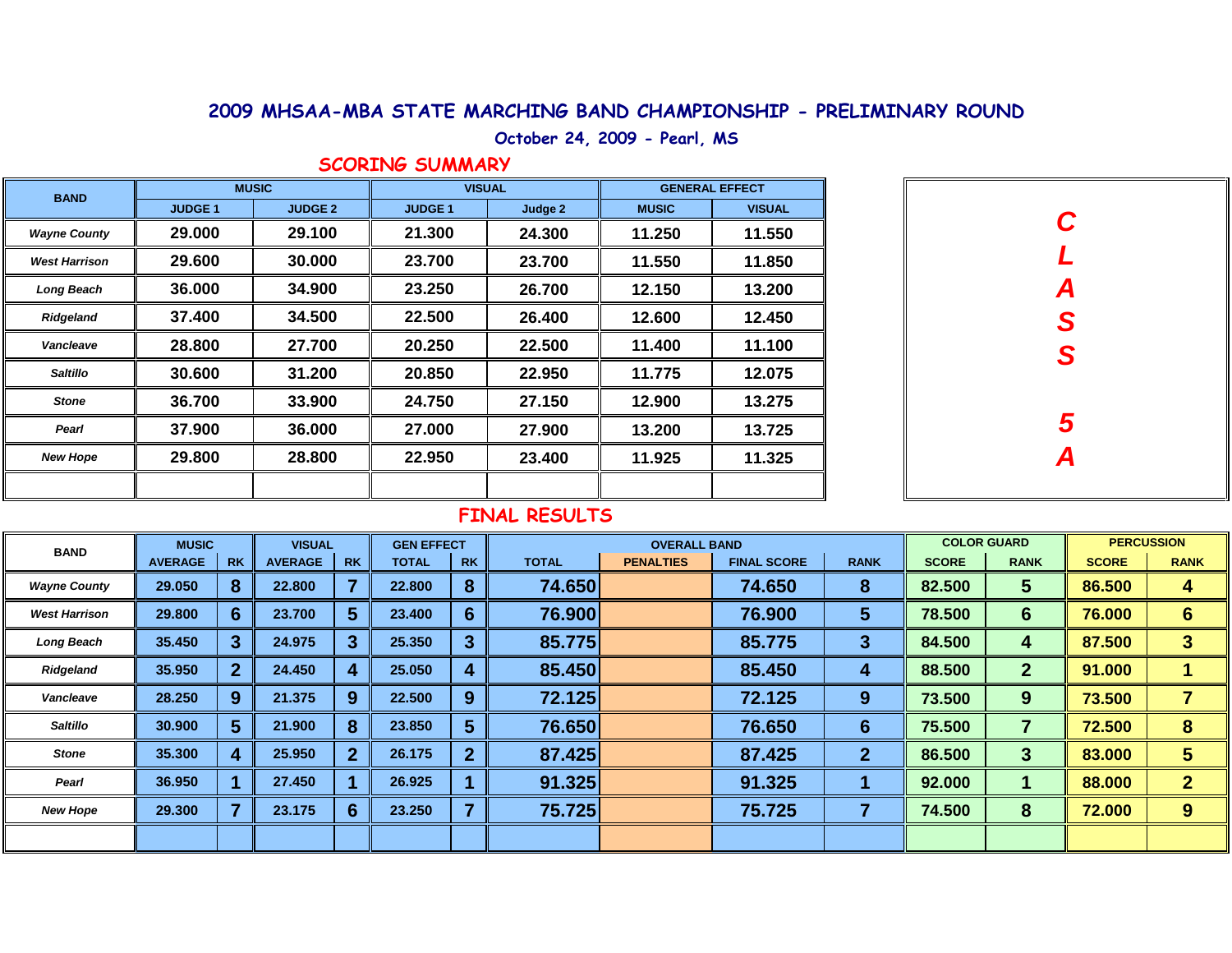|              | <b>MUSIC</b>        |              | <b>VISUAL</b>        |        | <b>GEN EFFECT</b>    |              | <b>OVERALL BAND</b>  |        | <b>COLOR GUARD</b>  |              | <b>PERCUSSION</b>   |        |
|--------------|---------------------|--------------|----------------------|--------|----------------------|--------------|----------------------|--------|---------------------|--------------|---------------------|--------|
| <b>RANK</b>  | <b>Band</b>         | <b>Score</b> | <b>Band</b>          | Score  | <b>Band</b>          | <b>Score</b> | <b>Band</b>          | Score  | <b>Band</b>         | <b>Score</b> | <b>Band</b>         | Score  |
|              | Pearl               | 36.950       | Pearl                | 27.450 | Pearl                | 26.925       | Pearl                | 91.325 | Pearl               | 92.000       | Ridgeland           | 91.000 |
| $\mathbf{2}$ | Ridgeland           | 35.950       | Stone                | 25.950 | Stone                | 26.175       | Stone                | 87.425 | Ridgeland           | 88.500       | Pearl               | 88.000 |
| 3            | Long Beach          | 35.450       | Long Beach           | 24.975 | Long Beach           | 25.350       | Long Beach           | 85.775 | Stone               | 86.500       | Long Beach          | 87.500 |
| 4            | Stone               | 35.300       | Ridgeland            | 24.450 | Ridgeland            | 25.050       | Ridgeland            | 85.450 | Long Beach          | 84.500       | <b>Wayne County</b> | 86.500 |
| 5            | Saltillo            | 30.900       | <b>West Harrison</b> | 23.700 | Saltillo             | 23.850       | <b>West Harrison</b> | 76.900 | <b>Wayne County</b> | 82.500       | Stone               | 83.000 |
| 6            | West Harrison       | 29.800       | New Hope             | 23.175 | <b>West Harrison</b> | 23.400       | Saltillo             | 76.650 | West Harrison       | 78.500       | West Harrison       | 76.000 |
|              | New Hope            | 29.300       | <b>Wayne County</b>  | 22.800 | New Hope             | 23.250       | New Hope             | 75.725 | Saltillo            | 75.500       | Vancleave           | 73.500 |
| 8            | <b>Wayne County</b> | 29.050       | Saltillo             | 21.900 | <b>Wayne County</b>  | 22.800       | <b>Wayne County</b>  | 74.650 | New Hope            | 74.500       | Saltillo            | 72.500 |
| 9            | Vancleave           | 28.250       | Vancleave            | 21.375 | Vancleave            | 22.500       | Vancleave            | 72.125 | Vancleave           | 73.500       | New Hope            | 72.000 |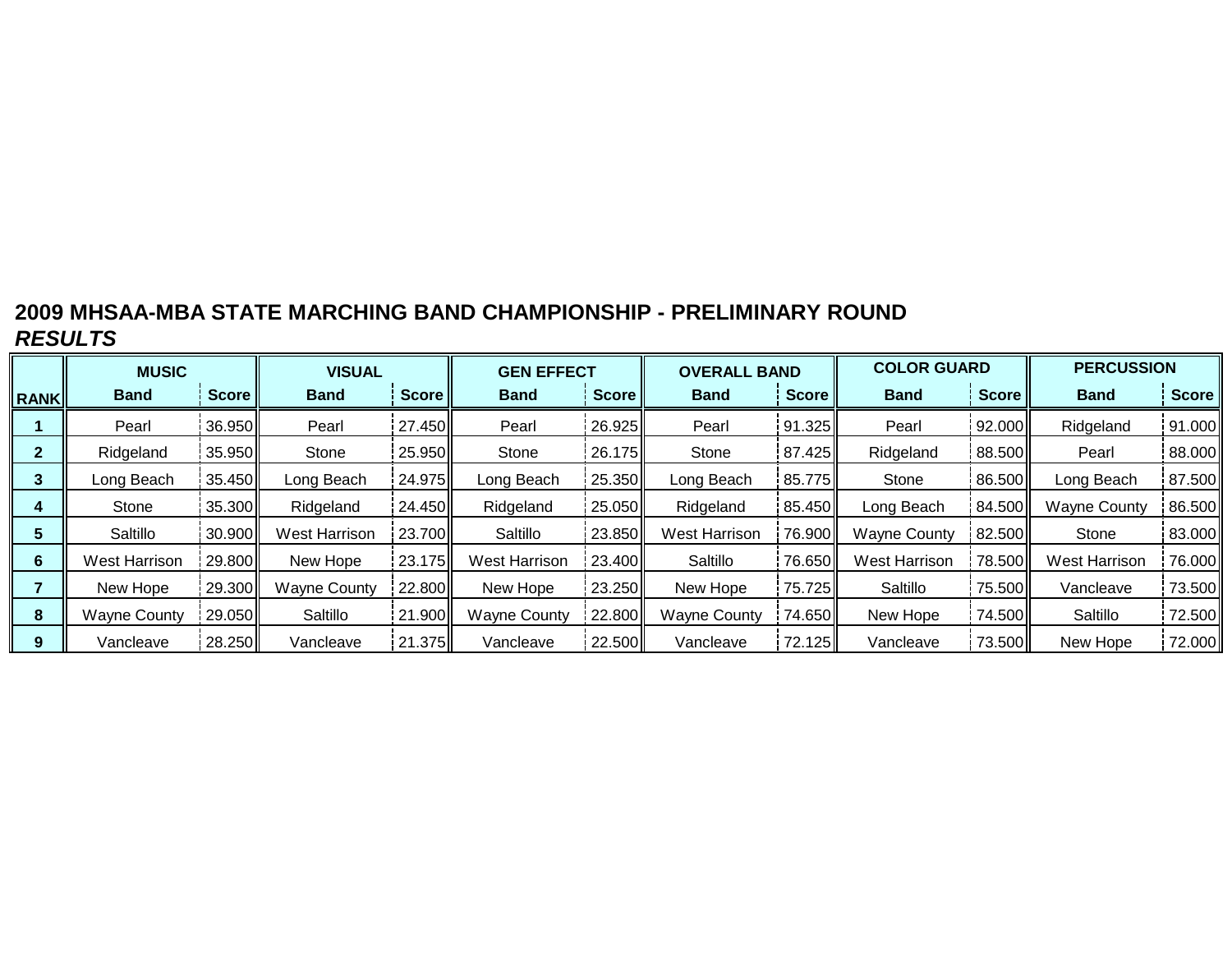| <b>BAND</b>             | <b>MUSIC</b>   |                | <b>VISUAL</b>  |         | <b>GENERAL EFFECT</b> |               |  |  |
|-------------------------|----------------|----------------|----------------|---------|-----------------------|---------------|--|--|
|                         | <b>JUDGE 1</b> | <b>JUDGE 2</b> | <b>JUDGE 1</b> | Judge 2 | <b>MUSIC</b>          | <b>VISUAL</b> |  |  |
| <b>Warren Central</b>   | 33.200         | 34.200         | 24.450         | 26.550  | 12.300                | 12.450        |  |  |
| <b>Petal</b>            | 37.000         | 37.000         | 26.700         | 28.500  | 13.875                | 13.500        |  |  |
| <b>Olive Branch</b>     | 31.300         | 33.000         | 25.950         | 25.500  | 12.900                | 12.675        |  |  |
| <b>Meridian</b>         | 30.500         | 31.800         | 25.050         | 24.150  | 12.000                | 12.000        |  |  |
| <b>Tupelo</b>           | 34.300         | 33.800         | 26.550         | 26.775  | 12.750                | 12.375        |  |  |
| <b>Clinton</b>          | 33.700         | 33.200         | 27.150         | 24.000  | 12.150                | 11.775        |  |  |
| <b>Southaven</b>        | 38.000         | 37.500         | 28.200         | 28.050  | 13.800                | 13.725        |  |  |
| <b>Desoto Central</b>   | 38.400         | 35.500         | 27.900         | 28.350  | 13.725                | 13.425        |  |  |
| <b>Horn Lake</b>        | 32.400         | 31.300         | 23.850         | 24.300  | 12.675                | 11.550        |  |  |
| <b>Harrison Central</b> | 32.900         | 34.800         | 26.100         | 26.175  | 13.125                | 12.225        |  |  |
| <b>Oak Grove</b>        | 31.700         | 32.800         | 28.350         | 25.875  | 12.225                | 11.700        |  |  |
|                         |                |                |                |         |                       |               |  |  |
|                         |                |                |                |         |                       |               |  |  |
|                         |                |                |                |         |                       |               |  |  |
|                         |                |                |                |         |                       |               |  |  |
|                         |                |                |                |         |                       |               |  |  |

| <b>BAND</b>             | <b>MUSIC</b>   |                 | <b>VISUAL</b>  |                | <b>GEN EFFECT</b> |                  |              | <b>OVERALL BAND</b> |                    |                  |              | <b>COLOR GUARD</b>      | <b>PERCUSSION</b> |                         |
|-------------------------|----------------|-----------------|----------------|----------------|-------------------|------------------|--------------|---------------------|--------------------|------------------|--------------|-------------------------|-------------------|-------------------------|
|                         | <b>AVERAGE</b> | <b>RK</b>       | <b>AVERAGE</b> | <b>RK</b>      | <b>TOTAL</b>      | <b>RK</b>        | <b>TOTAL</b> | <b>PENALTIES</b>    | <b>FINAL SCORE</b> | <b>RANK</b>      | <b>SCORE</b> | <b>RANK</b>             | <b>SCORE</b>      | <b>RANK</b>             |
| <b>Warren Central</b>   | 33.700         | 6               | 25.500         | 9              | 24.750            | 7                | 83.950       |                     | 83.950             | 6 <sup>°</sup>   | 87.500       | 6                       | 83.500            | 3 <sup>5</sup>          |
| <b>Petal</b>            | 37.000         | 2 <sup>1</sup>  | 27.600         | $\overline{3}$ | 27.375            | $\overline{2}$   | 91.975       |                     | 91.975             | $3\phantom{a}$   | 95.000       | 1                       | 88.000            | 1                       |
| <b>Olive Branch</b>     | 32.150         | 9               | 25.725         | 7              | 25.575            | 4                | 83.450       |                     | 83.450             | $\overline{7}$   | 88.500       | 5 <sup>5</sup>          | 77.500            | 9 <sup>°</sup>          |
| <b>Meridian</b>         | 31.150         | 11              | 24.600         | 10             | 24.000            | 9                | 79.750       |                     | 79.750             | 11               | 85.000       | 10                      | 75.500            | 11                      |
| <b>Tupelo</b>           | 34.050         | 4               | 26.663         | $5\phantom{1}$ | 25.125            | $6 \overline{6}$ | 85.838       |                     | 85.838             | 4                | 91.500       | 3                       | 82.000            | 6                       |
| <b>Clinton</b>          | 33.450         | $\overline{7}$  | 25.575         | 8              | 23.925            | 10 <sup>°</sup>  | 82.950       |                     | 82.950             | $\boldsymbol{9}$ | 86.000       | 8                       | 76.500            | 10                      |
| <b>Southaven</b>        | 37.750         |                 | 28.125         |                | 27.525            |                  | 93.400       |                     | 93.400             | 1                | 93.500       | 2 <sup>2</sup>          | 86.000            | 2 <sup>1</sup>          |
| <b>Desoto Central</b>   | 36.950         | $\overline{3}$  | 28.125         |                | 27.150            | $\mathbf{3}$     | 92.225       |                     | 92.225             | 2 <sup>1</sup>   | 90.500       | 4                       | 83.000            | 4                       |
| <b>Horn Lake</b>        | 31.850         | 10 <sup>°</sup> | 24.075         | 11             | 24.225            | 8                | 80.150       |                     | 80.150             | 10               | 84.000       | 11                      | 80.500            | $\overline{\mathbf{7}}$ |
| <b>Harrison Central</b> | 33.850         | $5\phantom{1}$  | 26.138         | 6              | 25.350            | $5\overline{)}$  | 85.338       |                     | 85.338             | 5 <sup>5</sup>   | 85.500       | 9 <sup>°</sup>          | 82.750            | 5 <sup>5</sup>          |
| <b>Oak Grove</b>        | 32.250         | 8               | 27.113         | 4              | 23.925            | 11               | 83.288       |                     | 83.288             | 8                | 86.500       | $\overline{\mathbf{7}}$ | 79.500            | 8                       |
|                         |                |                 |                |                |                   |                  |              |                     |                    |                  |              |                         |                   |                         |
|                         |                |                 |                |                |                   |                  |              |                     |                    |                  |              |                         |                   |                         |
|                         |                |                 |                |                |                   |                  |              |                     |                    |                  |              |                         |                   |                         |

## **SCORING SUMMARY**



## **2009 MHSAA-MBA STATE MARCHING BAND CHAMPIONSHIP - PRELIMINARY ROUND**

**October 24, 2009 - Clinton, MS**